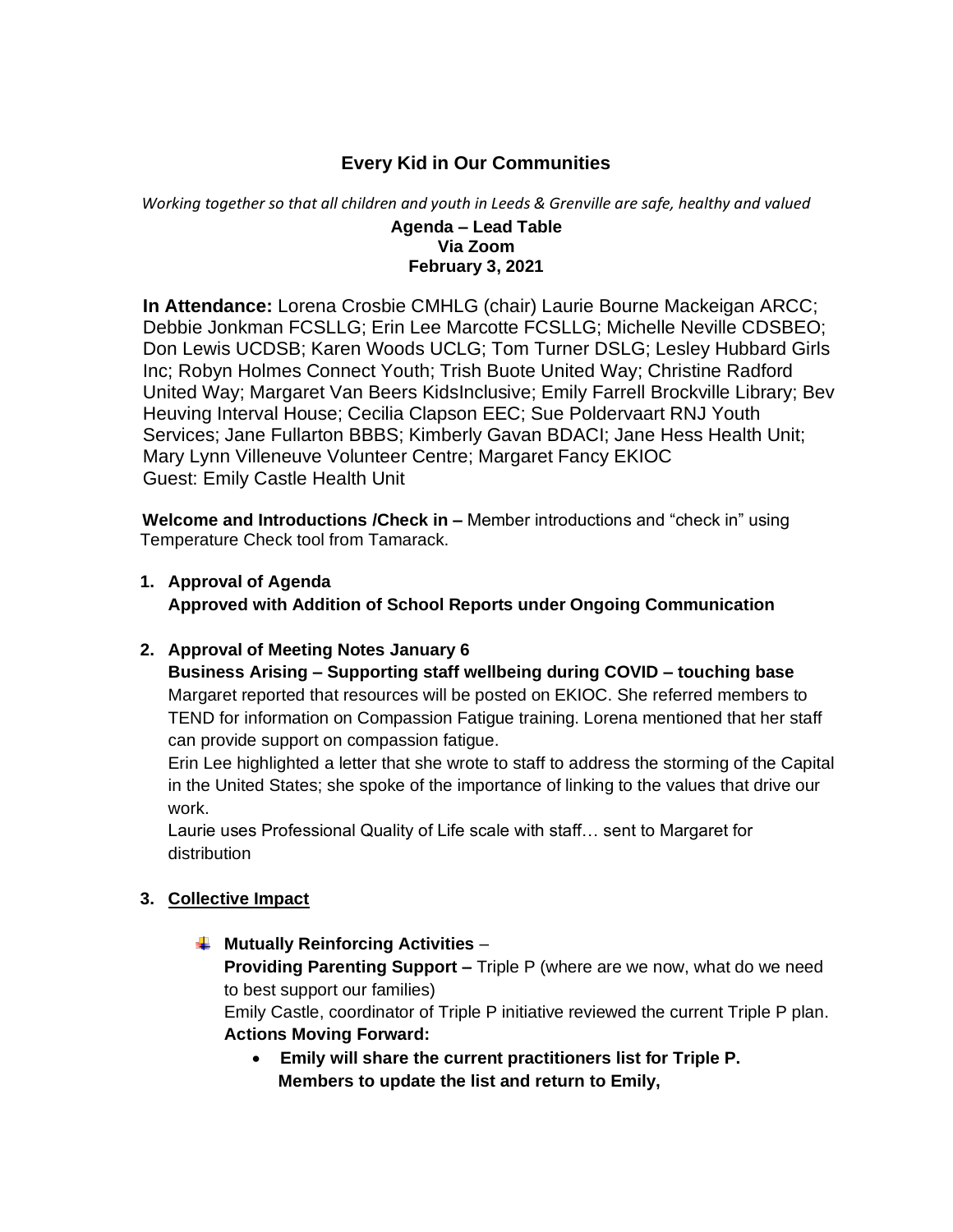#### • **Margaret will organize a meeting of Triple P Workgroup to identify training needs/gaps, gaps in family support, and improve coordination**

Members discussed the fact that zoom meetings with families are creating barriers; families don't feel they can be honest.

 **Action**: Emily will find out if Triple P International or Triple P have resources to support families during COVID.

 Lorena suggested bringing in a speaker like Jean Clinton to validate parents' experiences. Action: Margaret will follow up

 Margaret will work with Early Years Committee to develop a communication strategy related to Triple P.

 There was discussion about the importance of providing common messages to parents. Margaret reminded members to share Triple P messages on social media. Margaret will redistribute resource that was developed to share social members` social media addresses.

 Margaret reminded members of the posters that were developed for common distribution.

## **Common Agenda**

**Child Welfare Redesign –** Continuing our discussion

Erin Lee posed the following two questions… members discussed in small groups and reported back

 i) How ready is the community to live "protection is everybody's business", on a scale of 0 to 10, where 10 is completely ready (all anti-racist/oppressive attitudes, systems, and strategies in place and nothing more needs to be done) and 0 (totally not ready, no systems, strategies in place, attitude/philosophy not present)?

 ii) Families who currently come in the child welfare door, have sometimes not had success accessing other community services for a variety of reasons (could be due to long wait lists, canceled services because they missed too many appointments, canceled services b/c they were too volatile/not voluntary to work with, etc.), what is our collective role in breaking down or addressing some of these barriers? What benefits might this bring for families?

### **Action: Margaret and Erin Lee will summarize feedback and identify common themes.**

# **Mutually Reinforcing Activities**

Discussion on Anti-oppression/racism training (Erin Lee)

There was discussion about joint training with Lanark and LG planning tables. Members agreed that we need an intensive approach.

Action: Erin Lee will invite Ministry representative to next meeting to lead discussion on training options.

Professional Development Priorities (survey)

Margaret will survey members to identify common PD themes.

### **Continuous Communication**